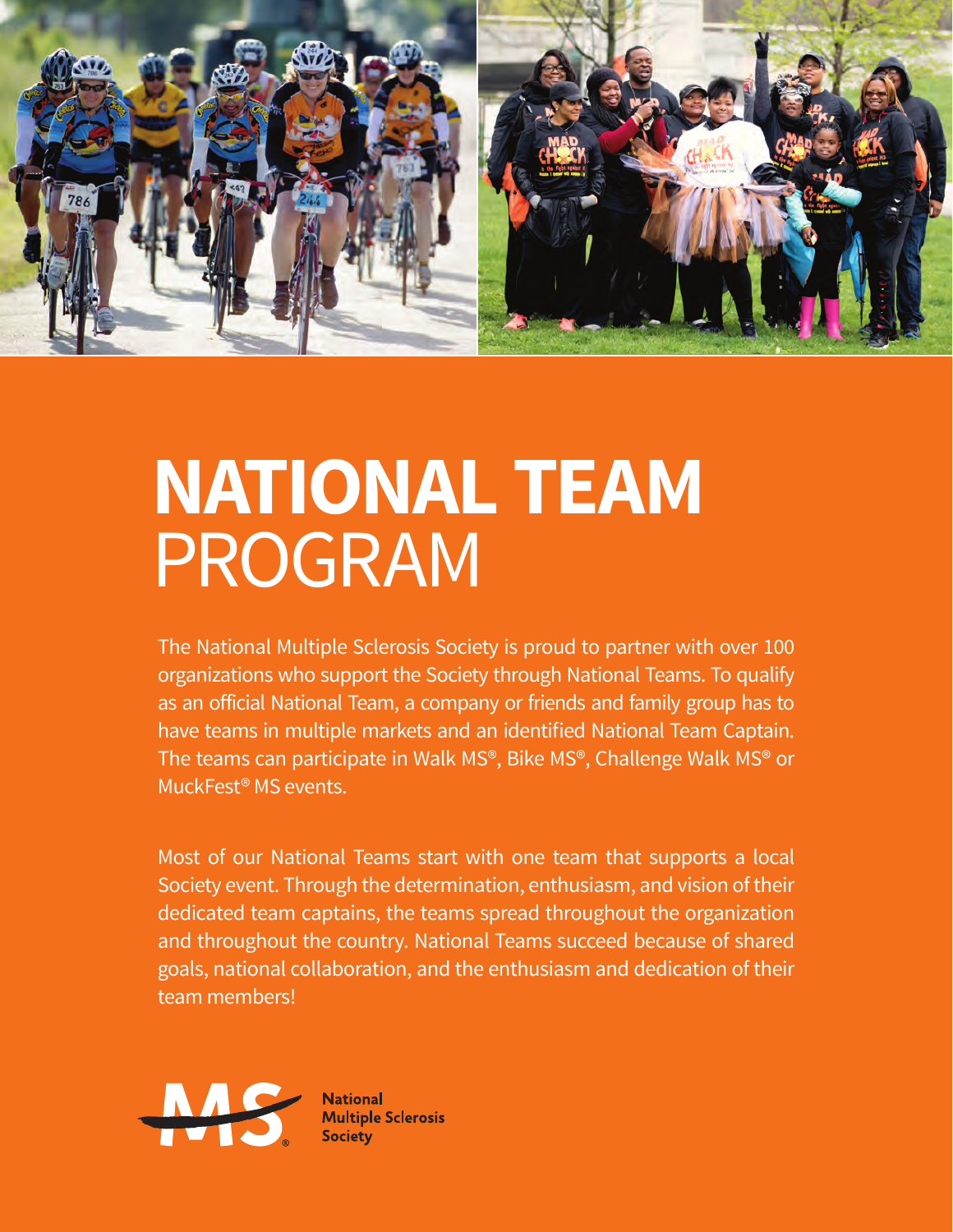## **NATIONAL TEAM CAPTAINS**

The first step in formalizing a National Team is to select a National Team Captain. The National Team Captain is the cohesive force bringing together all the components of the National Team. The Captain also oversees a number of key responsibilities that are at the core of the team's success. These include:

- 1. Establishing the goal and vision for the team, including setting goals for fundraising and for the number of teams to be created within the organization.
- 2. Serving as the main contact with the national office of the National MS Society. While each local team will still work directly with their local contact, the National Team Captain will work closely with a National Team Manager to collaborate on the national efforts of the team.
- 3. Maintaining open communication with the entire team. Frequent and relevant contact will help get all of the local teams motivated and be successful!
- 4. Building a Team Committee. Good leaders know how to delegate, and the Team Committee allows that by creating a core group to handle different responsibilities (like communication, apparel, fundraising, etc.).
- 5. Spearheading fundraising and recruitment. It is important for National Team Captains to set the tone for their team. Captains are encouraged to set high goals for their local team's fundraising and recruitment numbers.